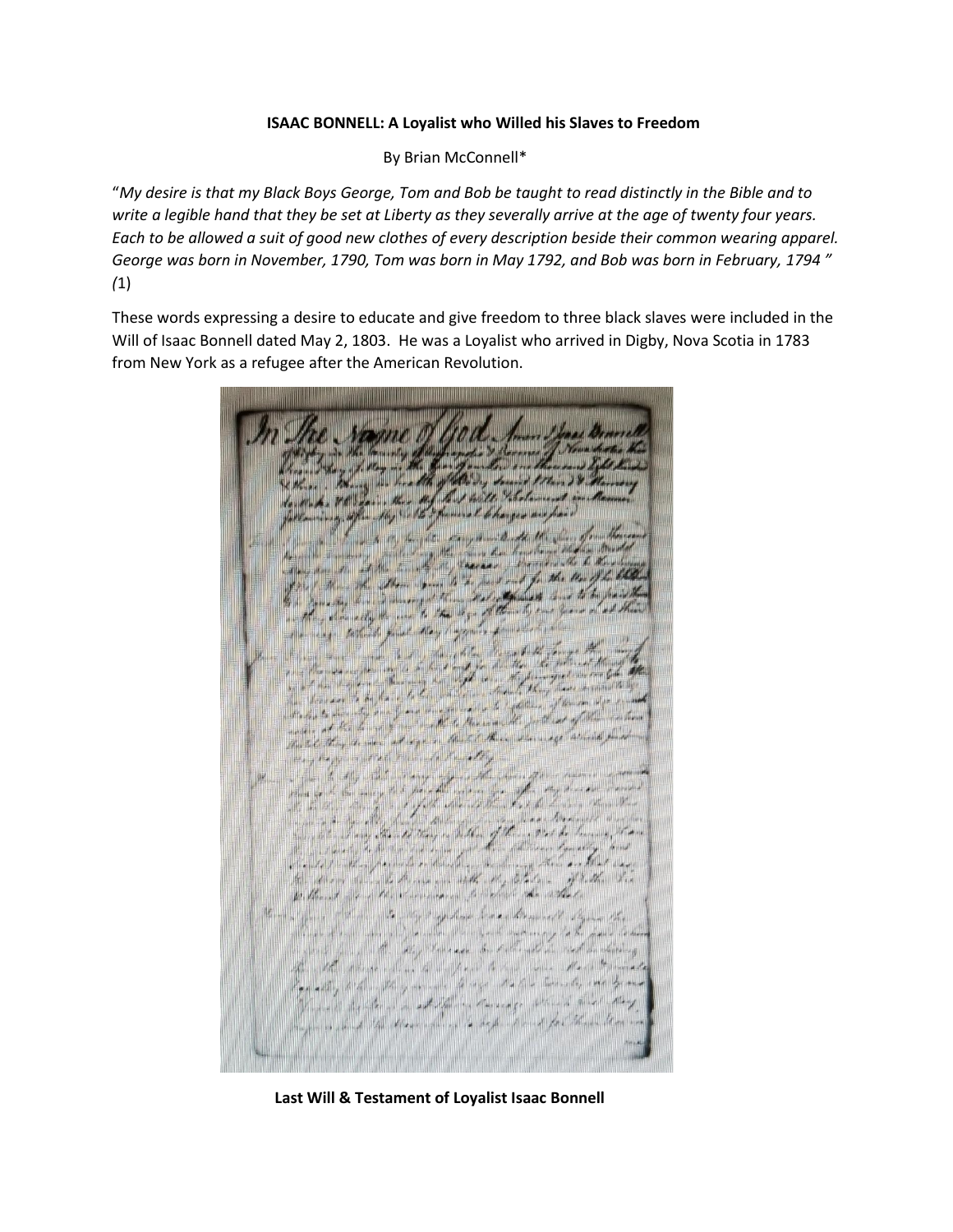The Will also appointed his son William Franklin, who he had named after the last colonial Governor of New Jersey, and his son - in - law, Elisha Budd, married to his daughter Mary Ann and a former officer in the Kings American Regiment, as Executors. See Appendix A for transcription of the entire Will.



**William Franklin, Governor of New Jersey from 1763 – 1776**

William Franklin was an American born attorney and son of Patriot leader Benjamin Franklin, a member of the Committee which drafted the American Declaration of Independence. (2)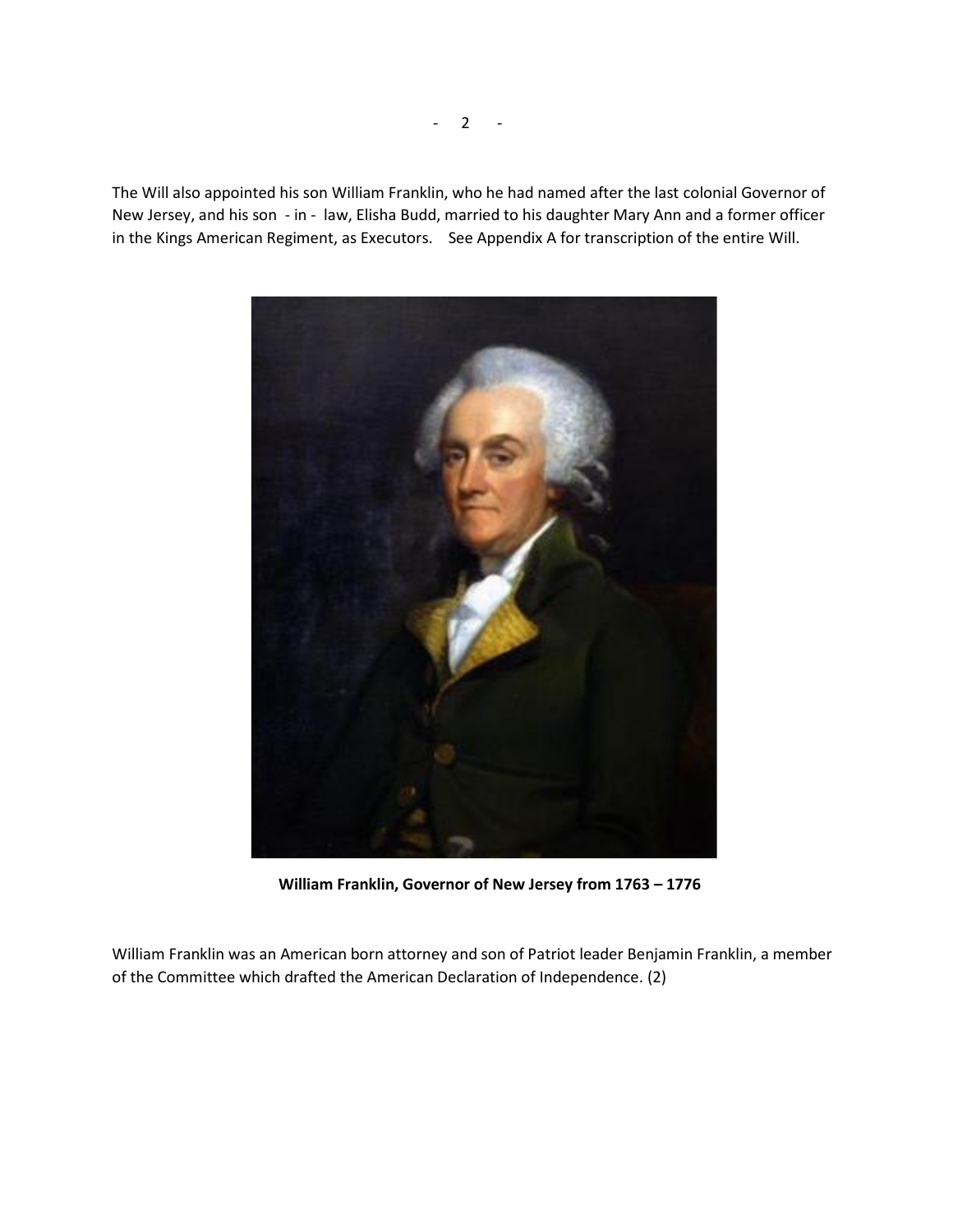Who was Isaac Bonnell, this Digby Loyalist who desired to educate and free his black slaves? He is believed to have been born around Elizabethtown, New Jersey between 1736 and 1738. His grandfather may have been Nathaniel Bonnell, of New Haven, Connecticut and one of the founders of New Jersey.

Isaac Bonnell married Grace Fox at Perth Amboy, Middlesex County, New Jersey on December 3, 1763. She was the daughter of Thomas Fox who gave her a house and other property. By becoming friends with Governor William Franklin Isaac Bonnell received an appointment as Barrackmaster for New Jersey. In 1une, 1775 the Governor also appointed him Sheriff of Middlesex County, New Jersey.

When the revolutionary war broke out Governor Franklin and Isaac Bonnell were both apprehended for being Loyalists. Bonnell was paroled but directed to remain at Trenton, New Jersey. In order to secure release he took an oath not to bear allegiance to King George III. He then signed up in an American militia, however later the same year, in 1776, switched sides by joining the British. By 1777 he was commissioned a Lieutenant in the Prince of Wales American Regiment.

On November 30, 1780 Bonnell's wife Grace died. Together they had three children, daughters Mary Ann and Elizabeth as well as son William Franklin. The Bonnell's fled to New York for safety and at the end of the conflict were evacuated in 1783 with other Loyalists to Digby.

In Digby, Bonnell became a successful merchant. He was appointed a Commissioner of Oaths, Justice of the Peace, and Judge of the Common Pleas. On June 15, 1788, his appointment as Commissioner of Oaths was made along with four others: Colonel Isaac Hatfield, Major Thomas Millidge, Mr. John Smith, Mr. Jonathan Fowler. It occurred in relation to the settlement of the Estate of George Sutherland, a merchant of Clements. The other Commissioners were also all of Digby and leading Loyalists. (3) Two, Hatfield and Fowler, also owned black slaves. Hatfield was one of twenty-seven owners of black slaves in Annapolis County who petitioned in 1807 the Nova Scotia House of Assembly for financial relief in the event of the abolishment of slavery. (4) Digby was part of Annapolis County until 1837 when Digby County was created. Fowler sold a young female black girl in 1796 to another Loyalist John Croscup of Granville. (5) The appointment was made by Judge Joseph Winniett who was the first Acadian elected to the Nova Scotia House of Assembly as the son of Acadian Marie – Madeleine Maisonnat and William Winniett. He represented the Town of Annapolis Royal from 1761 to 1765 and Annapolis County from 1765 to 1770.

As a Loyalist Isaac Bonnell was granted a lot in the town of Digby, two water lots, and lands in Digby Township. (6) The Town lot was located on Water Street. He made two Memorials as a Loyalist seeking compensation for his losses of property during the American Revolution. Two homes he had owned in New Jersey and personal property were seized by the Rebels as well as a sloop called *Lively Hope* which had been pressed into service with the British and lost. As well he claimed loss of income as a Sheriff and Barrackmaster. These memorials were dated February 10, 1784 and May 28, 1789.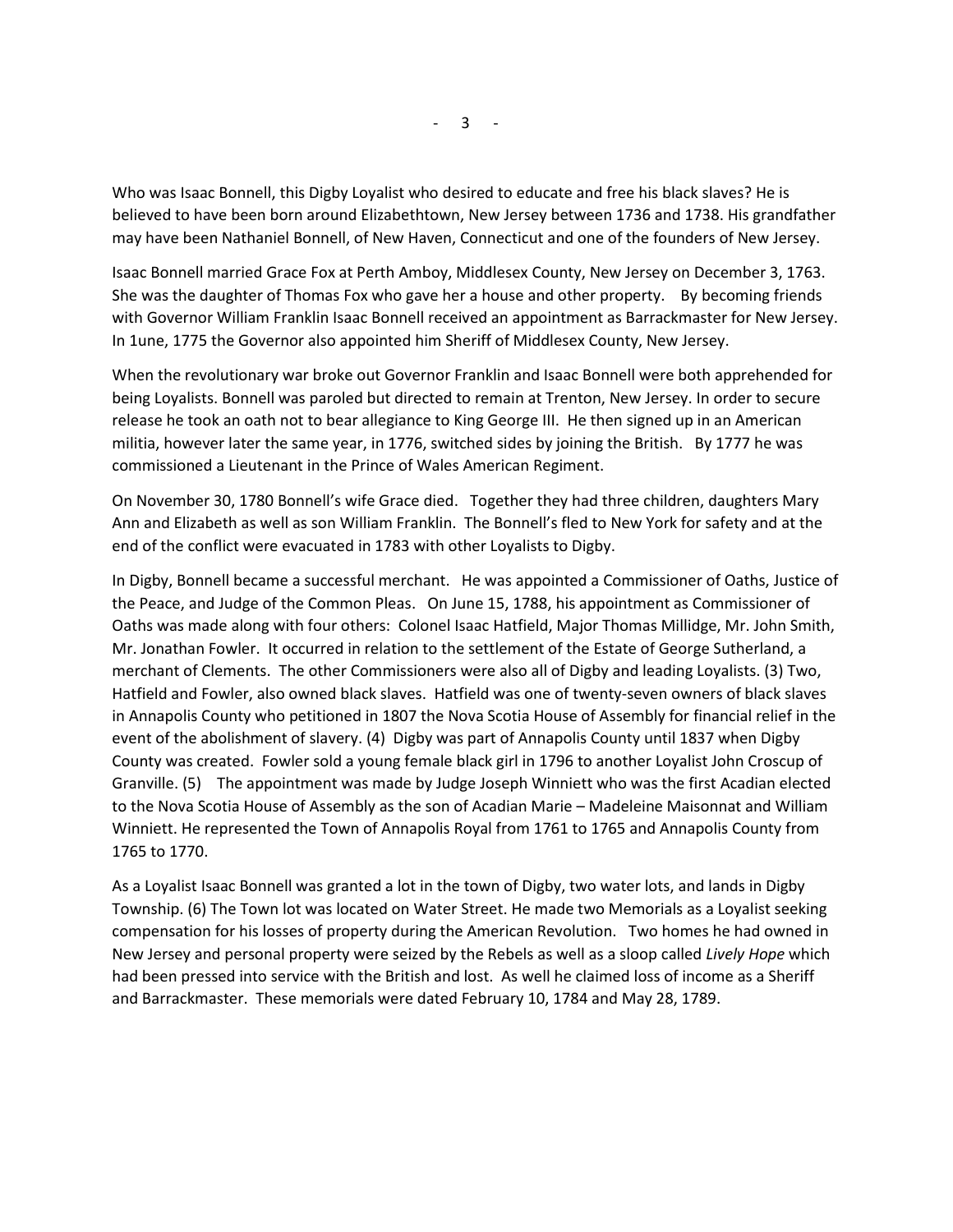Bonnell was involved in a property dispute with Digby's first lawyer Terrence Kerrin, over ownership to a lot of land in Digby Township. Kerrin was a native of Ireland who came to Digby as a Loyalist in 1783 from New York. In March, 1790 the matter was settled in Nova Scotia Supreme Court when it was ruled in favour of Kerrin. He had been the original assignee of the lot of land by the local board of land agents. However, there was a condition it be improved within six months. One version of the evidence was that this improvement did not occur but nonetheless Kerrin was able to get his grant confirmed by Lieutenant - Governor John Parr. As Bonnell was occupying all or a portion of the land Kerrin brought an action for his ejectment. The court decided Kerrin had the better title based on his patent from the Lieutenant – Governor and combined with the original assignment. It was also noted that as the land had been assigned once to Kerrin it could not be subsequently assigned to Bonnell. (7)

racken nul

**Signature of Isaac Bonnell**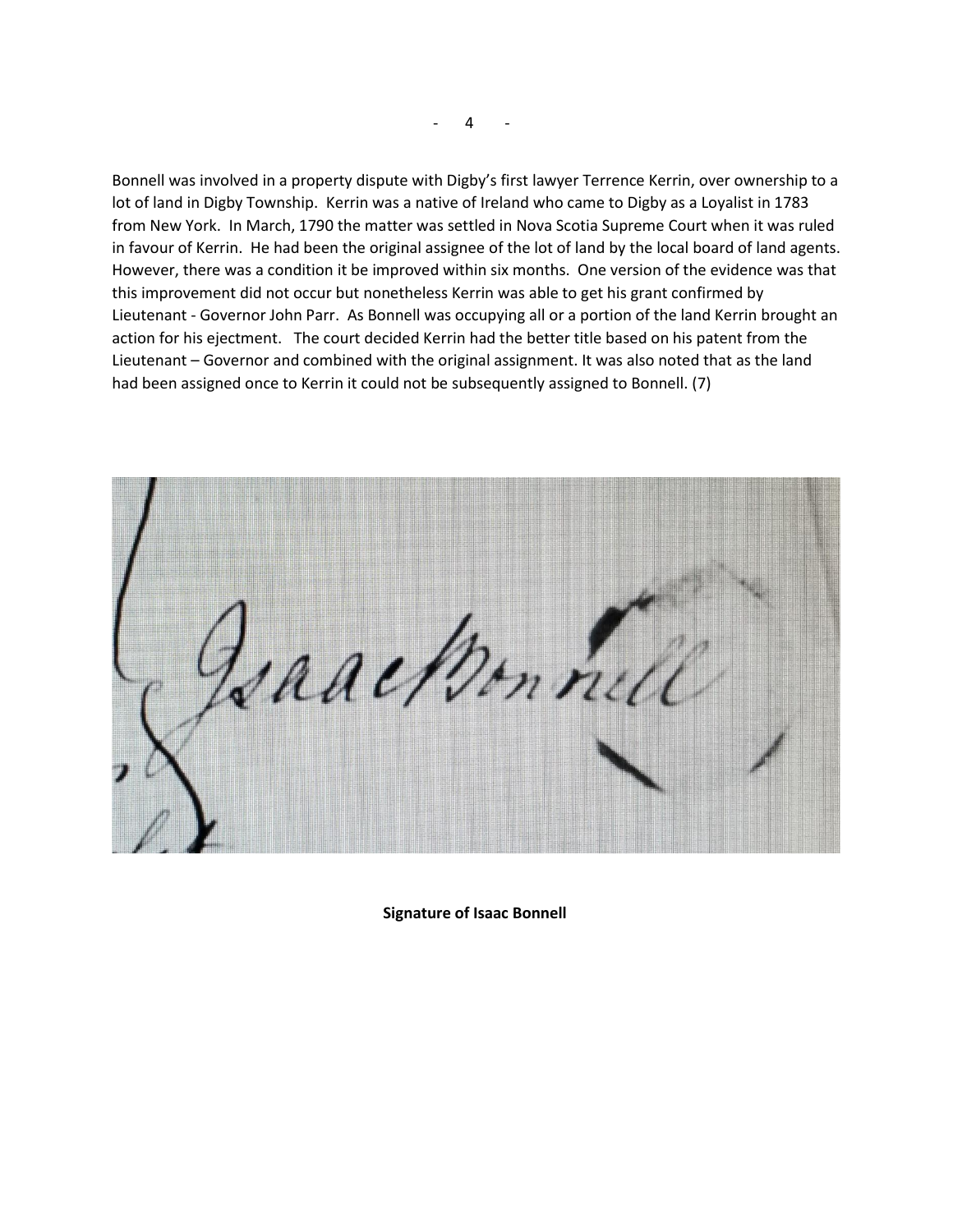On November 10, 1806 the Saint John, New Brunswick newspaper reported the death of Isaac Bonnell with the following:

> *On the night of 7th instant, Isaac Bonnell, Esq., at age of 70, died at Digby, Nova Scotia having an unblemished reputation*.

Isaac Bonnell was buried in Trinity Anglican Church cemetery in Digby on November 11, 1806. (8)



**Gravestone of Isaac Bonnell**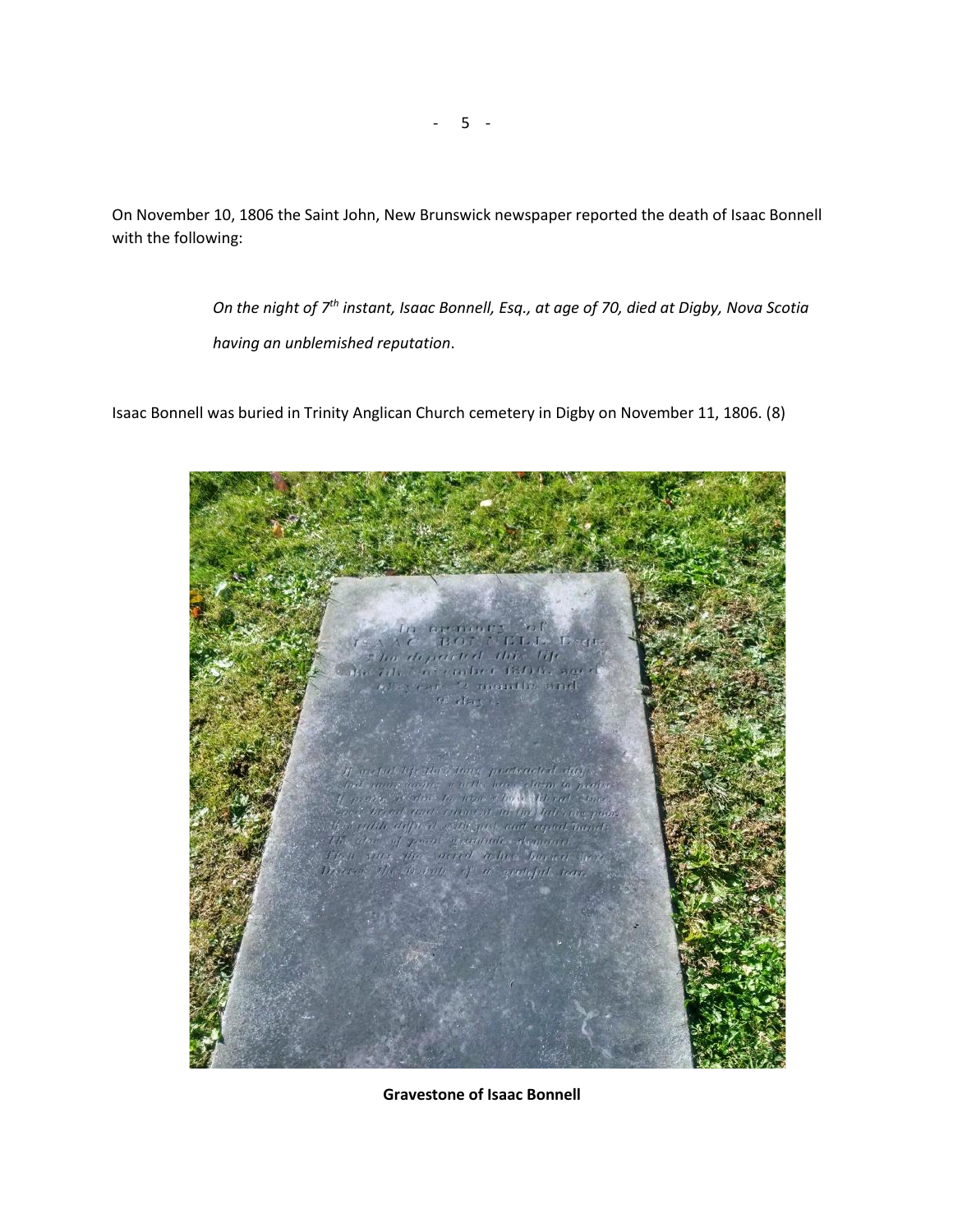The inscription on the gravestone of Isaac Bonnell reads:

 In memory of Isaac Bonnell, Esq. Who departed this life the 7th November, 1806 aged 69 years 2 months and 9 days

 If useful life through long protracted years, In unassuming worth have claim to praise, If praise is due to him whose liberal hand, Gave bread and raiment to the laboring poor, If wealth diffused with just and liberal hand, The glow of pious gratitude demand, Then sure the sacred ashes buried here, Deserve the tribute of a grateful tear.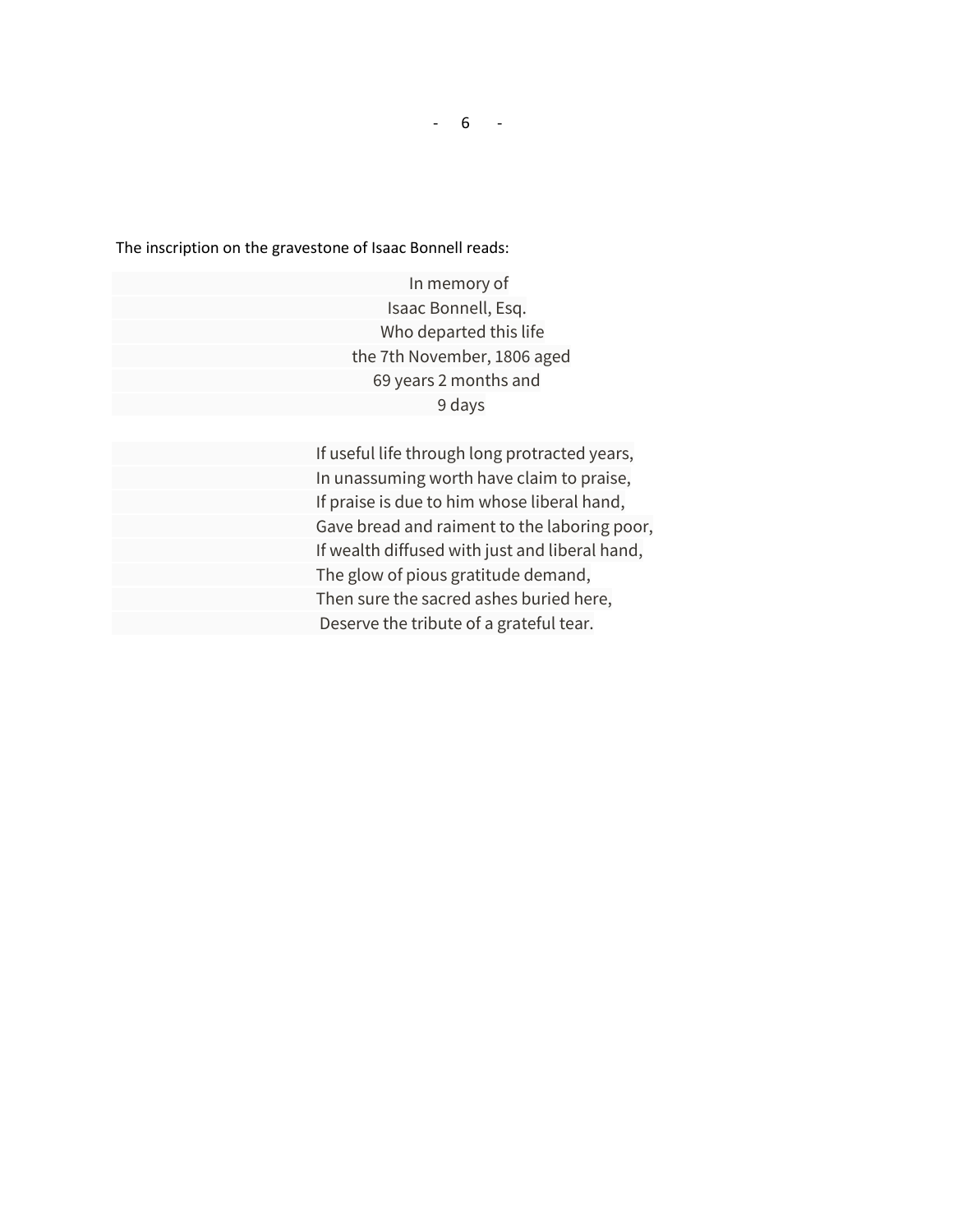## Appendix A

*In The Name of God, Amen, I, Isaac Bonnell of Digby in the County of Annapolis & Province of Nova Scotia this second day of May in the Year of our Lord one thousand eight hundred and three. Being in health and body sound Mind and Memory do make and ordain this My Last Will & Testament in Manner following. After my debts and funeral charges are paid* 

*First. I Give and Devise to my daughter Mary Ann Budd the sum of one thousand pounds currency (including the sum her husband Elisha may owe me at the time of my decease) provided she be then living. If not then the above sum to be put out for the use of her children to be equally divided amongst them males & female. And to be paid as they severally arrive at the age of Twenty one years or at their marriage which first may happen females Eighteen.* 

*Item. I Give and Devise to my daughter Elizabeth Tongue the sum of one thousand pounds to be put out*  for her use the interest thereof to be at her disposal during her life and the principal in one year after her *decease to be paid to her children should they have arrived to age males to Twenty one and females to Eighteen, if under age or such as are, at the time of her death to receive the interest of their portion until they arrive at age or until their marriage which first may happen male & female equally.* 

*Item. I Give to my sister Mary Myers the sum of one hundred pounds New York currency to be paid her in one year after my decease provided she be then living. But if she should not be then living then this sum to be equally divided between her son Isaac Bonnell and her daughter Mary. Should they or either of them not be living then their moiety to be divided amongst their children Equally, but should neither parents or children be living then in that case the above sum to remain with my Estate. If either die without issue the survivor to possess the whole.* 

*Item. I Give & Devise to my nephew Isaac Bonnell Myers the sum of one hundred pounds New York currency to be paid to him in one year after my decease but should he not be living then the above sum to be paid to his issue male and female equally when they arrive to age males Twenty one years & female Eighteen or at their marriage which first may happen but the above sum to be put out for their use year after my decease but should he die without issue then the above sum to ho to his sister Mary in case she be living but if not living then to her children should she leave any. If not to continue with my Estate.* 

*Item. I Give & Devise unto my niece Mary, the daughter of my sister Mary Myers the sum of fifty pounds New York currency to be paid her in one year after my decease should she then be living. If not living then to be equally divided amongst her children male & female but should she leave no issue then to be paid to her brother Isaac Bonnell if he be living If not to his issue male & female but should he leave no issue then to be paid to his mother if she be living if not living this sum also to remain with my Estate.*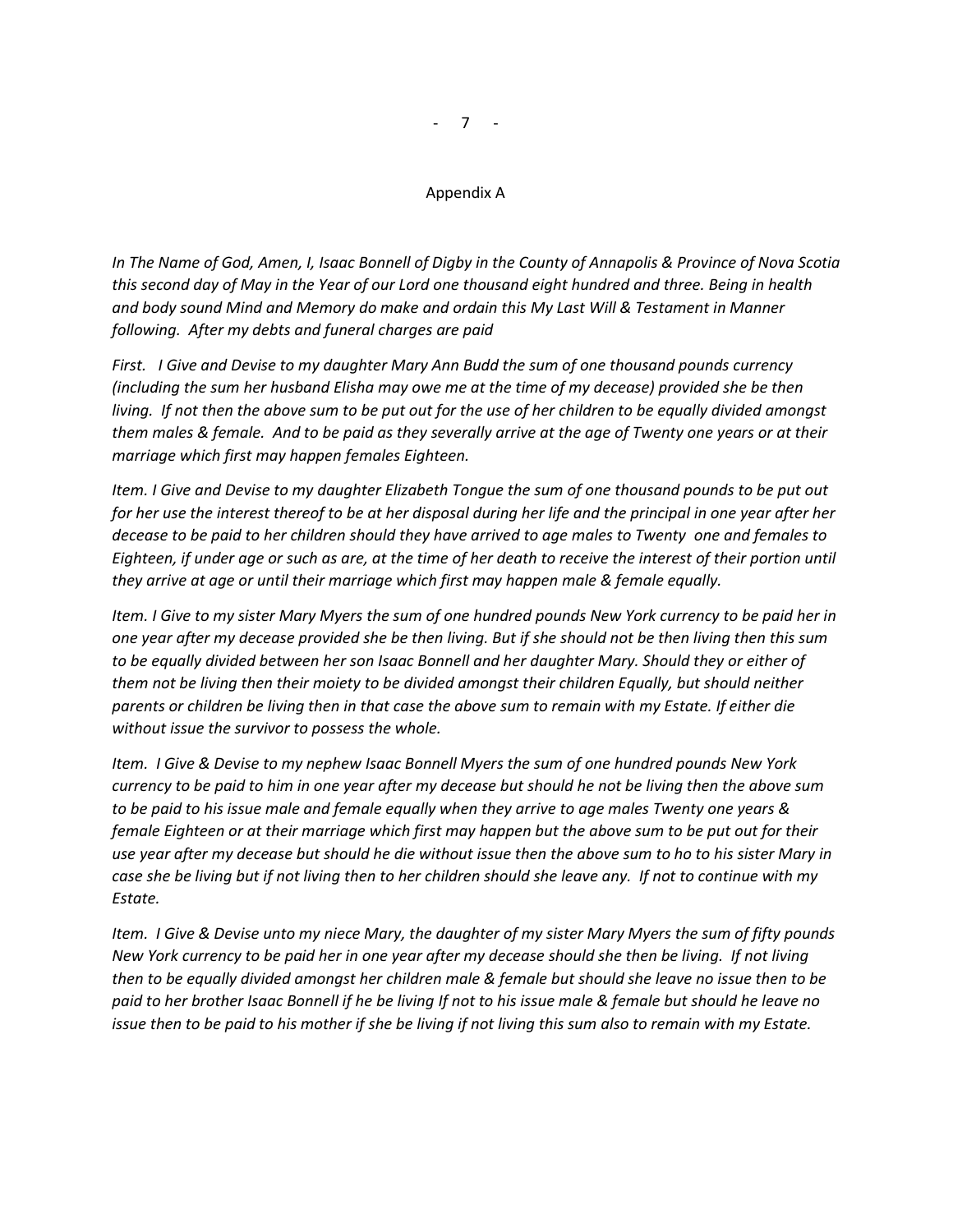*Item. I Give & Bequeath to my kinswoman Priscilla Mitchel, daughter of the late Abraham & Mary Burgeau the sum of fifty pounds New York currency to be paid her in one year after my decease & to no other person without her Special Order but should she not be living then to her children at the discretion of my Executors.*

*Item. I Give & Bequeath to my two grandsons Isaac Bonnell Budd and Bonnell Tongue the sum of fifty pounds currency of Nova Scotia to be paid out for their use until they arrive at the age of Twenty one years, the interest to be annually allowed them. Should Isaac Bonnell Budd not live to the age of Twenty one years then his portion to be allowed his sister Mary Ann or should Bonnell Tongue not live to the age of Twenty one years then his sister Grace to be allowed his portion. Should Mary Ann & Grace or either of them die before they arrive to age then their portion to be divided among their surviving brothers & sisters.* 

*Item*. *My desire is that my Black Boys George, Tom and Bob be taught to read distinctly in the Bible and to write a legible hand that they be set at Liberty as they severally arrive at the age of twenty four years. Each to be allowed a suit of good new clothes of every description beside their common wearing apparel. George was born in November, 1790, Tom was born in May 1792, and Bob was born in February, 1794*

*Item. The whole & Residue of my Estate both Real & Personal I bequeath to my son William Franklin he allowing my sister Susannah Thompson fifty dollars per annum during her life to be paid her half yearly but should she live and become to infirm by old age or otherwise as not to be able to make any provisions for herself & the above sum insufficient to support her comfortably then in that case to make her a further allowance of ten dollars annually.* 

*Lastly. I Nominate Constitute and Appoint my son William Franklin and my son in law Elisha Budd Executors to this my Last Will & Testament hereby revoking & annulling all other Wills heretofore by me made.*

*In Witness Whereof I have hereunto set my land and seal the day and year above written.* 

*Sealed, Published Declared And Pronounced by the said Isaac Bonnell to be his Last Will & Testament who signed his name in ISAAC BONNELL (signed) the presence of us. And we witness in the presence of each other Charles Coulbourn (signed) Isaac Hatfield (signed) William Beman (signed)*